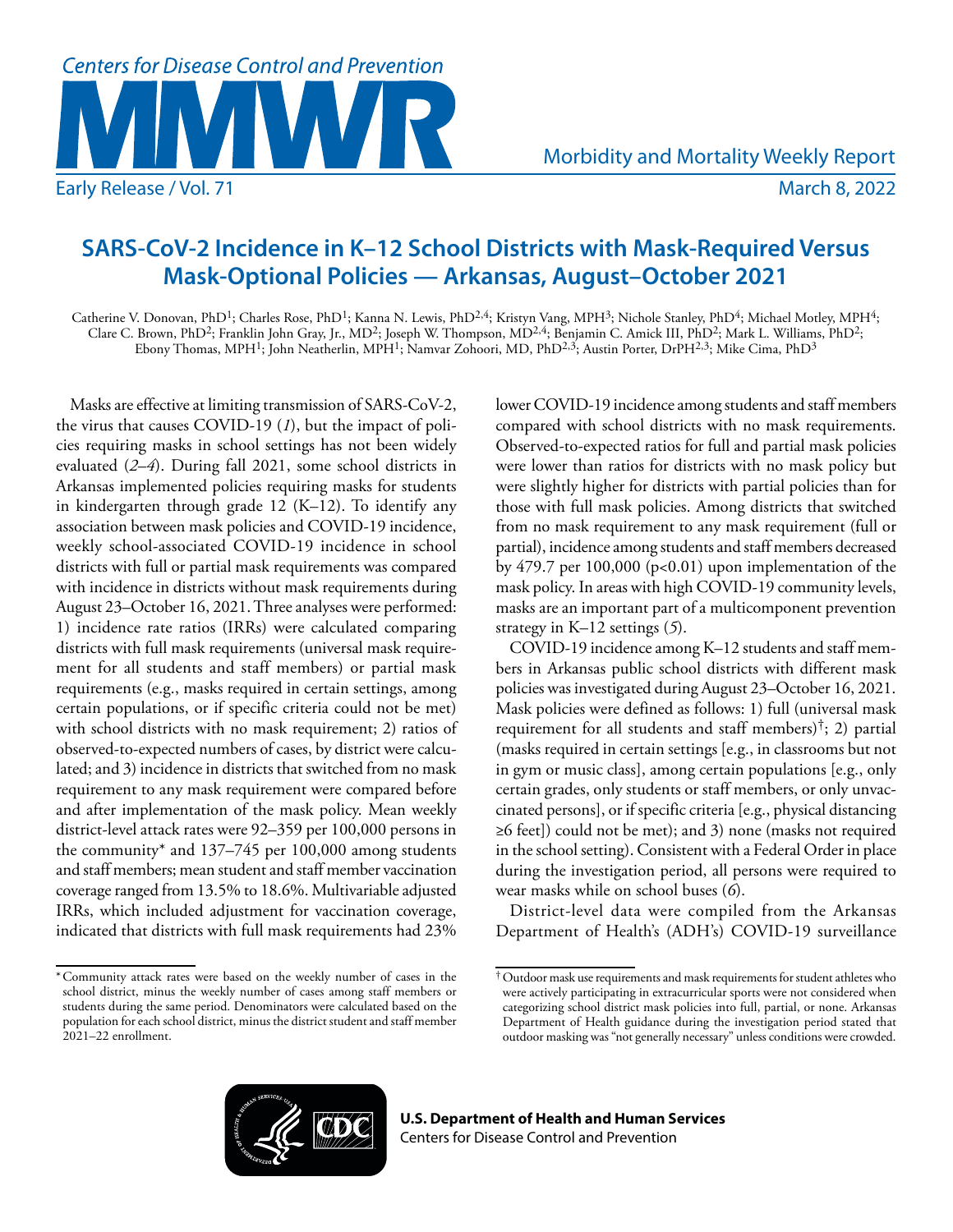database and immunization registry, Arkansas Center for Health Improvement's mask policy database, and Arkansas Department of Education's 2021–22 enrollment and 2019 free or reduced-cost school lunch databases. Four districts (2%) were excluded, including three serving special needs populations (blind, deaf, and incarcerated persons) and 1 year-round district.§

Data were analyzed using three different approaches: 1) IRRs and 95% CIs were used to compare districts with full or partial mask requirements to those with no mask requirements¶; 2) ratios of observed-to-expected numbers of cases were estimated by district (given the underlying weekly community COVID-19 incidence)\*\* using negative binomial generalized estimating equation models with autoregressive correlation structure; and 3) associations between mask policy and COVID-19 incidence were estimated using a comparative interrupted time series model among students and staff members in a subset of 26 districts<sup> $\dagger\dagger$ </sup> that began the school year

- ¶ Models used an autoregressive correlation structure of order 1 with a log population offset. The negative binomial generalized estimating equation model for the effect of mask policy (*A*) on COVID-19 incidence rates  $(\hat{C}_{ij}/N^s)$ among students/staff members, adjusted for confounders is  $ln(C_{ij}) = ln(N^s_i)$ *+* β*0 +* β*1A1,i,j-1 +* β*2A2,i,j-1 +* β*3J +* β*4lnRc i,j-1 +* β*5Vi,j-1 +* β*6Li* where school district *i* = 1, 2, 3, ..., 233; week *j* = 2, 3, ..., 8; observed cases in school district *i* and week *j* are given by  $C_{ij}$  ; community incidence rate in school district *i* and week *j* is given by  $R_{ij}$ ;  $N_i$  is school district staff member and student population for school district *i*; *A1* and *A2* are full and partial mask policies; *V* is a vector representing categorical weekly vaccination coverage among students and staff members; *L* is a vector representing time-fixed categorical proportions of students receiving free or reduced-cost lunches during 2019.
- \*\* The expected number of cases for school district *i* during week *j* was estimated as follows: community cases in school district *i* and week *j* are given by *C<sup>c</sup> ij*; population estimates for the school district and community are given by  $N^s_{ij}$ , and  $N^c_{ij}$ , respectively. The expected number of cases for school district *i* and week *j* is given by  $\hat{F}_{ij} = N_{ij} \left( ((C_{ij-1} + C_{ij})/2)/N_{ij} \right)$ , where the community cases for a given week is a 2-week moving average of cases during the same week as the school cases and cases during the preceding week. The estimates of observed-to-expected numbers of cases by school district *i* and week *j* for modeling are given by  $\gamma^s_{ij} = C_{ij}/E_{ij}$ . The base model is given by  $ln(C_{ij}) = ln(E_{ij})$ *<sup>+</sup>*β*0 +* β*1A1,i,j-1 +* β*2A2,i,j-1 +* β*3J +* β*5Vi,j-1 +* β*6Li.* †† Twenty-six included districts represented urban and rural counties and were

without a mask requirement and subsequently transitioned to full or partial mask requirements.§§

District-level mask policies<sup>99</sup> (the exposure) were included in analyses based on the policy in place 1 week before school-associated COVID-19 incidence (the outcome) was measured.\*\*\* IRRs and ratios of observed-to-expected case numbers were adjusted for district-wide weekly COVID-19 non–school-associated (community) attack rates, district-wide weekly staff member and student vaccination coverage,††† and the proportion of students receiving free or reduced-cost school lunches (as a proxy for socioeconomic status and educational disadvantage) (*7*). Weekly district-level vaccination coverage rates among students and staff members were calculated from the ADH immunization registry, which was matched to school district enrollment and staffing data based on name and date of birth. Sensitivity analyses were also conducted to evaluate the impact of varying lag times between the exposure and outcome and to investigate variations by grade level and

- ¶¶ Some school boards based mask policies on locally available COVID-19 data. Policies were reevaluated weekly, monthly, or on an ad hoc basis, depending on the district.
- \*\*\* For districts with mask policies that changed midweek, if the policy change occurred on Wednesday or later, the change was applied to the following week.
- ††† District-wide weekly COVID-19 non–school-associated (community) attack rates and student and staff member vaccination rates varied from week to week. Variables included in the analysis were based on the measurement the week before weekly student and staff member COVID-19 incidence (the outcome) was measured.

<sup>§</sup> Schools that serve blind, deaf, and incarcerated populations generally offer or require boarding, which might increase the risk for SARS-CoV-2 transmission. The year-round school district was excluded because its schedule was not comparable with other public school districts in Arkansas.

from each of Arkansas' five public health regions, with an average enrollment of 1,130 students.

<sup>§§</sup> School weeks were standardized to align the comparative interrupted time series (CITS) cut point (time zero) with the transition of mask policy from no masks required to a full or partial mask requirement. The cut point represents the week that any mask requirement was implemented, and the first weekly incidence under a mask requirement policy was measured during the following week. CITS first estimates baseline (i.e., before mask policy) linear trends in the dependent variable (weekly school-associated COVID-19 incidence) and separately, weekly community incidence. CITS then compares post-mask implementation policy period deviations for each group from those baseline trends. Consistent with models 1 and 2, an autoregressive (order 1) covariance structure was specified to incorporate 1-week lags between mask policy and COVID-19 incidence. Formally, the following regression specification was estimated using ordinary least-squares and standard errors:  $y_t = \beta_0 + \beta_1 \tau_t + \beta_2 Post_t + \beta_3(\tau_t \times Post_t) + \beta_4 Treat + \cdots$  $\beta_5(\tau_t \times \text{Treat}) + \beta_6(\text{Treat} \times \text{Post}_t) + \beta_7(\tau_t \times \text{Treat} \times \text{Post}_t) + \varepsilon_t \text{ where } y_t \text{ is the } t$ COVID-19 infection rate per 100k during standardized week *τt,* where *t* is an index for equally spaced time point. *Treat* is an indicator that is equal to 1 for the school (i.e., the treatment group) and zero for the community; *Post*  is an indicator for post-mask policy implementation. The interaction term *(τ<sup>t</sup>* × *Treat)* is a group-specific time trend that establishes separate baseline linear trends for school-associated and community COVID-19 incidence. The interaction term  $(\tau_t \times Post_t)$  is a change in postintervention time trend that differentiates linear trends pre- and postimplementation of mask requirement policy. Finally, the interaction terms  $(Teat \times Post_t)$  provide estimates of changes in incidence rates between mask policy implementation weeks in the sample and baseline trends. These three interaction terms were used to determine whether pre- to postimplementation period changes in incidence rates differed for those who were directly affected by the policy change (i.e., staff members and students) and those who resided in the same community but were not directly affected by the mask policy.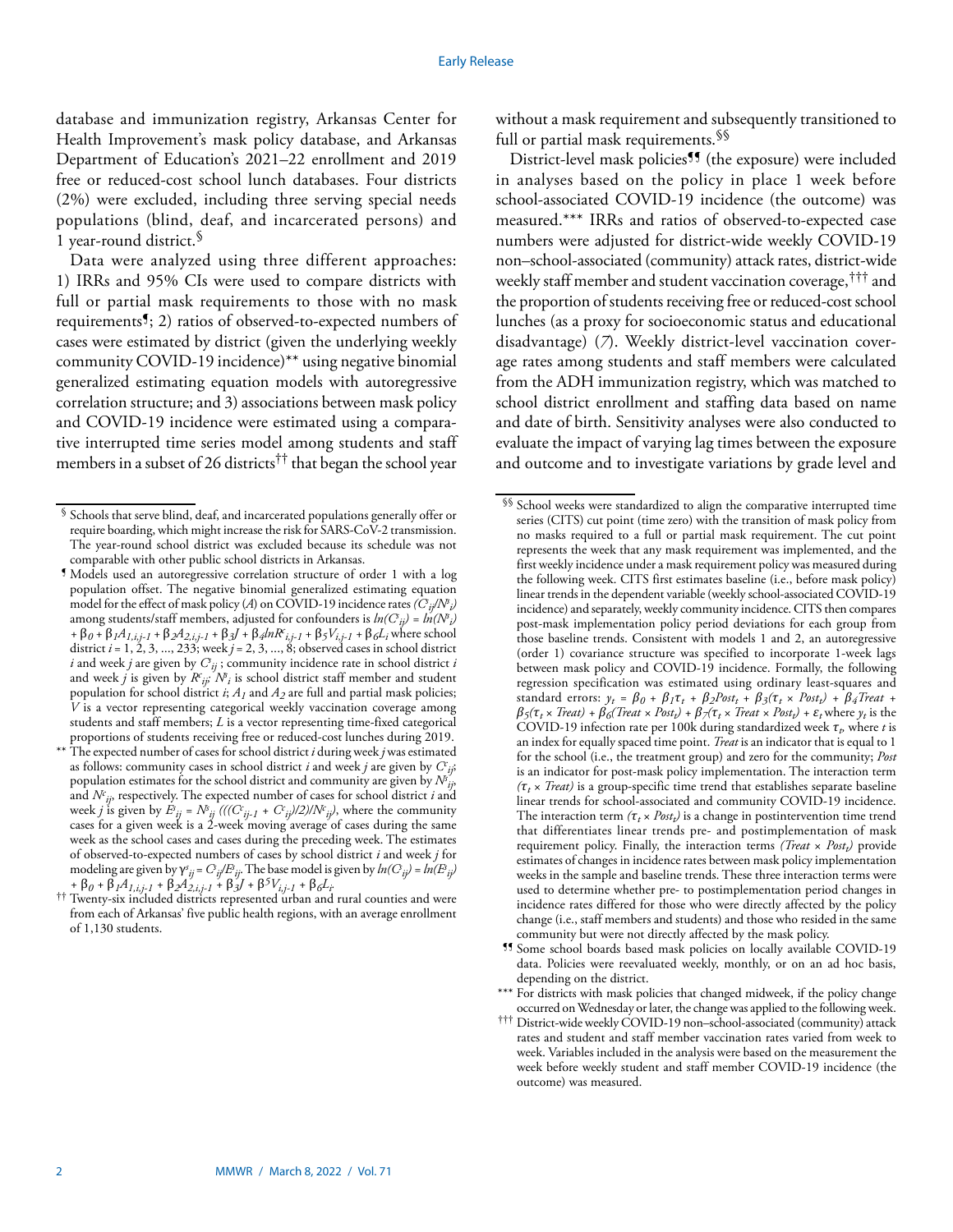vaccine eligibility.<sup>§§§</sup> Statistical analyses were completed with SAS (version 9.4; SAS Institute). Statistical significance was defined as p<0.05. This project was reviewed and approved by ADH and CDC and was conducted consistent with applicable federal law and CDC policy.<sup>111</sup>

During the investigation, statewide COVID-19 community transmission levels declined from substantial to moderate, and vaccination coverage increased.\*\*\*\* Among 233 included public school districts, 30%, 21%, and 48% had full, partial, or no mask policies, respectively, at baseline (August 22–28, 2021). Mean weekly district-level COVID-19 incidence among students and staff members was consistently higher than community incidence and decreased over time from 745 per 100,000 (August 29–September 4) to 137 per 100,000 (October 10–16); mean weekly school district level student and staff member vaccination coverage increased from 13.5% to 18.6% during the same period. COVID-19 incidence among students and staff members was 23% lower in districts with full mask policies than in districts with no mask policy (IRR =  $0.77$ ) [ $95\%$  CI = 0.66–0.88]), 24% lower among staff members only (IRR =  $0.76$  [95% CI =  $0.64-0.90$ ]), and 23% lower among students only (IRR =  $0.77$  [95% CI =  $0.66-0.89$ ]) (Table). IRRs comparing districts with partial mask policies with those with no mask policy were not statistically significant (IRR =  $0.88$  [95% CI =  $0.77-1.01$ ] for students and staff members,  $0.85$  [95% CI =  $0.71-1.02$ ] for staff members only, and 0.89 [95% CI =  $0.77-1.03$ ] for students only).

Ratios comparing observed-to-expected cases among students and staff members exceeded 1.0 for all groups (students only, staff members only, and combined students and staff members) and mask policies (Figure 1) (Supplementary Figure,<https://stacks.cdc.gov/view/cdc/115046>). The ratios of observed-to-expected cases for school districts with full mask policies for students only  $(1.50; 95\% \text{ CI} = 1.33-1.70)$ ; staff members only  $(1.69; 95\% \text{ CI} = 1.35-2.07)$  and combined students and staff members  $(1.52; 95\% \text{ CI} = 1.35-1.72)$ were lower than the ratios for no mask policy (students only: 2.06 [95% CI = 1.86–2.26]; staff members only: 2.44  $[95\% \text{ CI} = 2.02-2.90]$ ; combined students and staff members:

**TABLE. Estimated incidence rate ratios comparing weekly COVID-19 case incidence in kindergarten through grade 12 school districts with mask requirements to those without mask requirements — 233 school districts, Arkansas, August–October 2021**

| Group/School district mask policy                                   | Adjusted IRR (95% CI) |
|---------------------------------------------------------------------|-----------------------|
| Overall*                                                            |                       |
| None <sup>t</sup>                                                   | Ref.                  |
| Full <sup>+</sup>                                                   | $0.77(0.66 - 0.88)$   |
| Partial <sup>†</sup>                                                | $0.88(0.77 - 1.01)$   |
| Among staff members*                                                |                       |
| None                                                                | Ref.                  |
| Full                                                                | $0.76(0.64 - 0.90)$   |
| Partial                                                             | $0.85(0.71 - 1.02)$   |
| Among students*                                                     |                       |
| None                                                                | Ref.                  |
| Full                                                                | $0.77(0.66 - 0.89)$   |
| Partial                                                             | $0.89(0.77 - 1.03)$   |
| Grades K-5 <sup>§</sup>                                             |                       |
| None                                                                | Ref.                  |
| Full                                                                | $0.78(0.66 - 0.92)$   |
| Partial                                                             | $0.88(0.75 - 1.03)$   |
| Grades 6-8 <sup>§</sup>                                             |                       |
| None                                                                | Ref.                  |
| Full                                                                | $0.69(0.57 - 0.83)$   |
| Partial                                                             | $0.83(0.69 - 1.01)$   |
| Grades 9-12 <sup>§</sup>                                            |                       |
| None                                                                | Ref.                  |
| Full                                                                | $0.68(0.57 - 0.83)$   |
| Partial                                                             | $0.79(0.65 - 0.95)$   |
| School district student vaccination coverage, % (N) <sup>1,**</sup> |                       |
| $<$ 10 (6-30)                                                       | Ref.                  |
| $10-19(29-101)$                                                     | $1.08(0.80 - 1.46)$   |
| $20 - 29(72 - 75)$                                                  | $1.03(0.77 - 1.39)$   |
| $30 - 39(22 - 69)$                                                  | $0.80(0.58 - 1.11)$   |
| $≥40(8-54)$                                                         | $0.62(0.44 - 0.87)$   |

**Abbreviations:** IRR = incidence rate ratio; K = kindergarten; Ref. = reference group. **\*** Models were adjusted for week of school, COVID-19 incidence in the community during the preceding week, staff member and student vaccination rate in the previous week, and percentage of students in the district receiving free or reduced-cost lunch in 2019.

- **†** Mask policies were defined as follows: 1) full (universal mask requirement for all students and staff members); 2) partial (masks required in certain settings [e.g., in classrooms but not in gym or music class], among certain populations [e.g., only certain grades, only students or staff members, or only unvaccinated persons], or if specific criteria [e.g., physical distancing >6 feet] could not be met); and 3) none (masks not required in the school setting).
- § Models were adjusted for week of school, COVID-19 incidence in the community during the preceding week, and percentage of students in the district receiving free or reduced-cost lunch during 2019. Grade level– stratified models were not adjusted for vaccination coverage because students in grades K–5 were not eligible for vaccination, and estimates were stratified to allow for comparison across grade levels.
- ¶ Number of districts in each category varied over time, and N is shown as range over the course of the investigation.
- \*\* Among students in vaccine-eligible grades only (grades 7–12). Compared with <10% of district students vaccinated as the referent category. Models adjusted for mask policy, week of school, COVID-19 incidence in the community during the preceding week, and percentage of students in the district receiving free or reduced-cost lunch during 2019.

<sup>§§§</sup> Analyses were stratified by vaccine eligibility because vaccination coverage data were not available at the school level.

<sup>¶¶¶</sup> 45 C.F.R. part 46.102(l)(2), 21 C.F.R. part 56; 42 U.S.C. Sect. 241(d); 5 U.S.C.0 Sect.552a; 44 U.S.C. Sect. 3501 et seq.

<sup>\*\*\*\*</sup> COVID-19 incidence declined during the investigation period across the state, from a 7-day average high of 74.3 per 100,000 (substantial transmission = 50–99.99 cases per 100,000) on August 25, 2021, to 19.7 (moderate transmission =  $10-49.99$  cases per  $100,000$ ) on October 16, 2021. Vaccination rates across the state increased during the investigation period from 40% to 46.8%. [https://covid.cdc.gov/](https://covid.cdc.gov/covid-data-tracker/#datatracker-home) [covid-data-tracker/#datatracker-home](https://covid.cdc.gov/covid-data-tracker/#datatracker-home)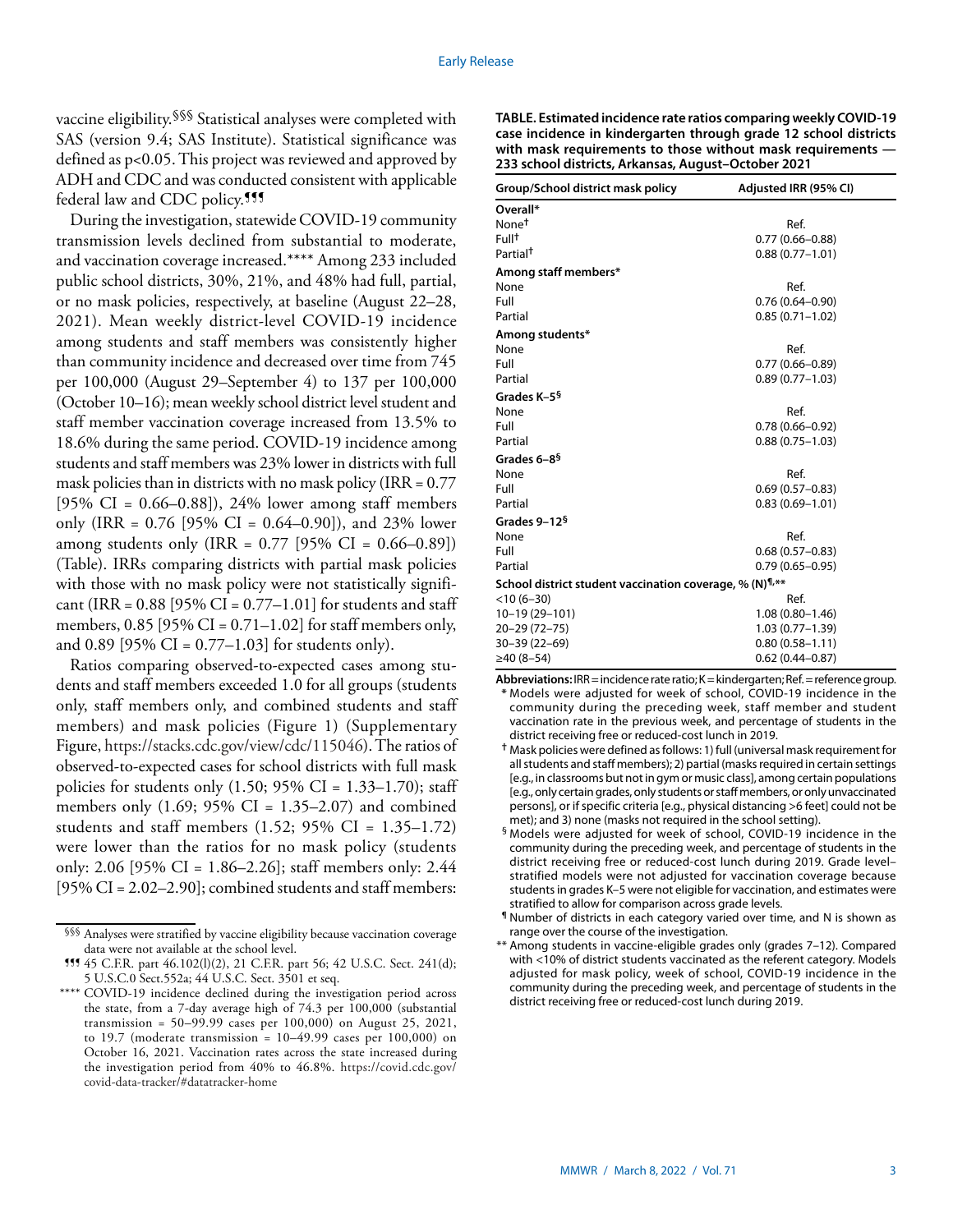

**FIGURE 1. Mean estimates\* of the ratio of observed school district cases to expected school district cases among students (A) and staff members (B), based on surrounding community incidence, by mask requirement status — 233 school districts, Arkansas, August–October 2021**

\* The mean estimates were calculated by drawing 5,000 random bootstrap samples from the dataset and averaging over all school districts with the same mask policy within each sample. The reference line at 1.0 implies that the school district incidence equals the community incidence. Vertical lines for each mask policy are the means for the 5,000 bootstrap samples and illustrate the difference of the group's mean relative to the reference line. For example, the student and staff member mask group means are 1.50 and 1.69, which indicates that the mean incidences among students and staff members in school districts with mask requirements are 50% and 69% higher, respectively, than the mean incidence in their surrounding communities.

2.10 [95% CI = 1.92–2.30]. Observed-to-expected ratios for school districts with partial mask policies were also lower than ratios for no mask policies, but slightly higher than those in districts with full mask policies.

Among 26 districts that switched from no mask policy to any policy (full or partial) during the investigation, COVID-19 incidences for student and staff members were higher than those in the community during the period with no mask policy (estimated difference at baseline =  $891.8$  per  $100,000$ ,  $p<0.01$ ). However, a week after implementation of a mask policy, the incidence among students and staff members decreased significantly (estimated point reduction in incidence = 479.7 per 100,000; p<0.01). Although the incidence among community members decreased at the same time (estimated point reduction in community incidence = 104.6 per 100,000, p<0.01), there was a significantly higher rate of reduction in incidence among students and staff members compared with that in community members (estimated difference in point reduction =  $375.0$  per 100,000; p<0.01) (Figure 2).

Sensitivity analyses demonstrated consistent findings. Analyses with 0-, 2-, and 3-week lag times were consistent with the initial analysis. Stratification by school level (grades K–5, 6–8, and 9–12) did not change the main results (Table). Adjusted student estimates stratified by vaccine-eligible (grades 7–12) and -ineligible (K–6) grade levels did not significantly differ from the unstratified estimates. Among vaccine eligible-grades, IRRs decreased with increasing student vaccination coverage. IRRs standardized to the surrounding community incidence were consistent with reported IRRs.

#### **Discussion**

During August–October 2021, public school districts in Arkansas with full or partial mask requirements had lower incidences of COVID-19 among students and staff members than did districts without mask requirements. Strengths of this investigation include the use of multiple analyses, and sensitivity analyses, with the protective effect of mask use holding across all analyses, including within districts that switched from no mask policy to any mask policy during the investigation period. Universal mask use, in coordination with other prevention strategies such as vaccination of students and staff members in K–12 schools, remains an important tool for preventing SARS-CoV-2 transmission (*8*).

On average, in the studied school districts, weekly COVID-19 incidences among students and staff members were higher than those in the surrounding communities; observed numbers of student and staff member cases were higher than expected based on community incidences for all mask policies. This highlights the potential for incidence within schools to be higher than that in communities in settings where community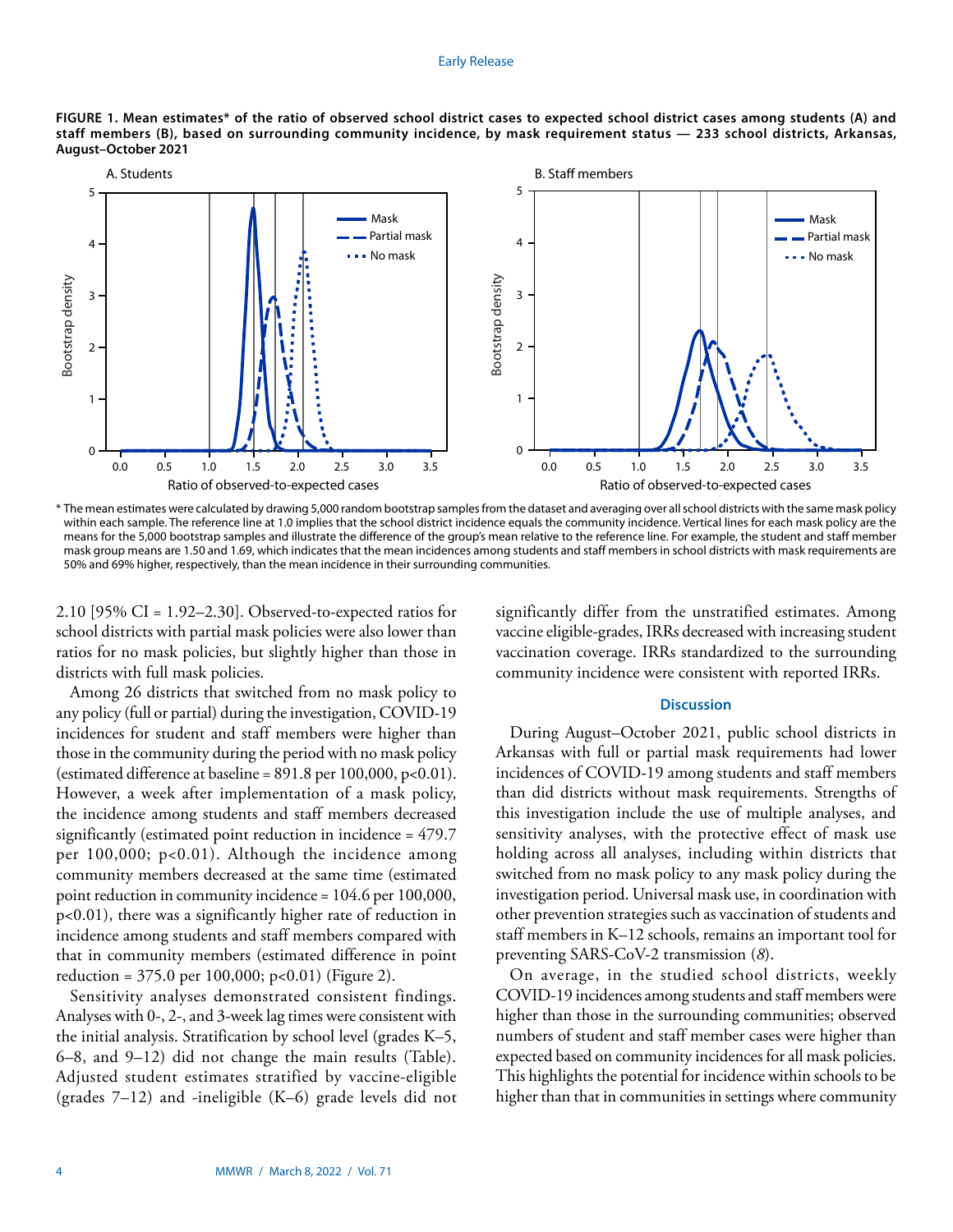

**FIGURE 2. Student and staff member and community SARS-CoV-2 infection rates before and after\* implementation of school mask requirement — 26 school districts, Arkansas, August–October 2021**

\* Weeks were standardized to align the time before (negative values) and after (positive values) the district changed from no mask requirement to partial or full mask requirement. Time zero indicates the week the policy changed from none to full or partial mask requirement, and the first weekly incidence under a mask requirement policy was measured during the following week. Upon implementation of the mask policy, the incidence among students and staff members decreased by 479.7 per 100,000. Incidence among community members decreased at the same time by 104.6 per 100,000, a difference of 375.0 per 100,000.

transmission levels are moderate to substantial and where the majority of students are unvaccinated. Expected numbers of school cases were calculated based on the assumption that cases in the wider community were as likely to be identified and reported as were those among students and staff members. Testing access was similar across the state, and there were no school-based testing programs in place during the investigation period.††††

The findings in this report are subject to at least five limitations. First, this was an ecologic study, and data on ventilation and other community and school-based prevention efforts were not available for inclusion in the analysis. However, surrounding community incidence was included in all analyses as a proxy for community-level factors (such as testing intensity) that could influence transmission or case identification that were not otherwise accounted for. Second, compliance with an existing mask policy was not directly observed or otherwise evaluated; however, noncompliance with mask policies would bias results toward the null. Third, quarantine rules differed for schools with and without mask requirements. SSSS Students in schools with mask requirements were less likely to be quarantined than were their unmasked counterparts, also potentially biasing IRRs toward the null. Fourth, the pre- and postimplementation of mask policy analysis in a subset of 26 school districts could not separately investigate the impact of full and partial mask policies because of small sample sizes. Finally, data were obtained during a period of B.1.617.2 (Delta) variant predominance and might not be reflective of the current period of B.1.1.529 (Omicron) variant predominance; similar investigations could be beneficial as new variants arise.

<sup>††††</sup> Arkansas Department of Health recommended that exposed or symptomatic persons (including students and school staff members) get tested during the investigation period. However, there were no school surveillance testing programs nor test to stay programs in place during this time.

<sup>§§§§</sup> Close contacts were defined as persons who were within 6 feet of a person with confirmed COVID-19 for ≥15 minutes within a 24-hour period. According to state guidance, school-associated close contacts were not required to quarantine if the person with COVID-19 and the close contact were masked during exposure, or if the close contact was fully vaccinated or had been infected with COVID-19 within the past 90 days. The close contact definition and the quarantine policy did not change during the investigation period.